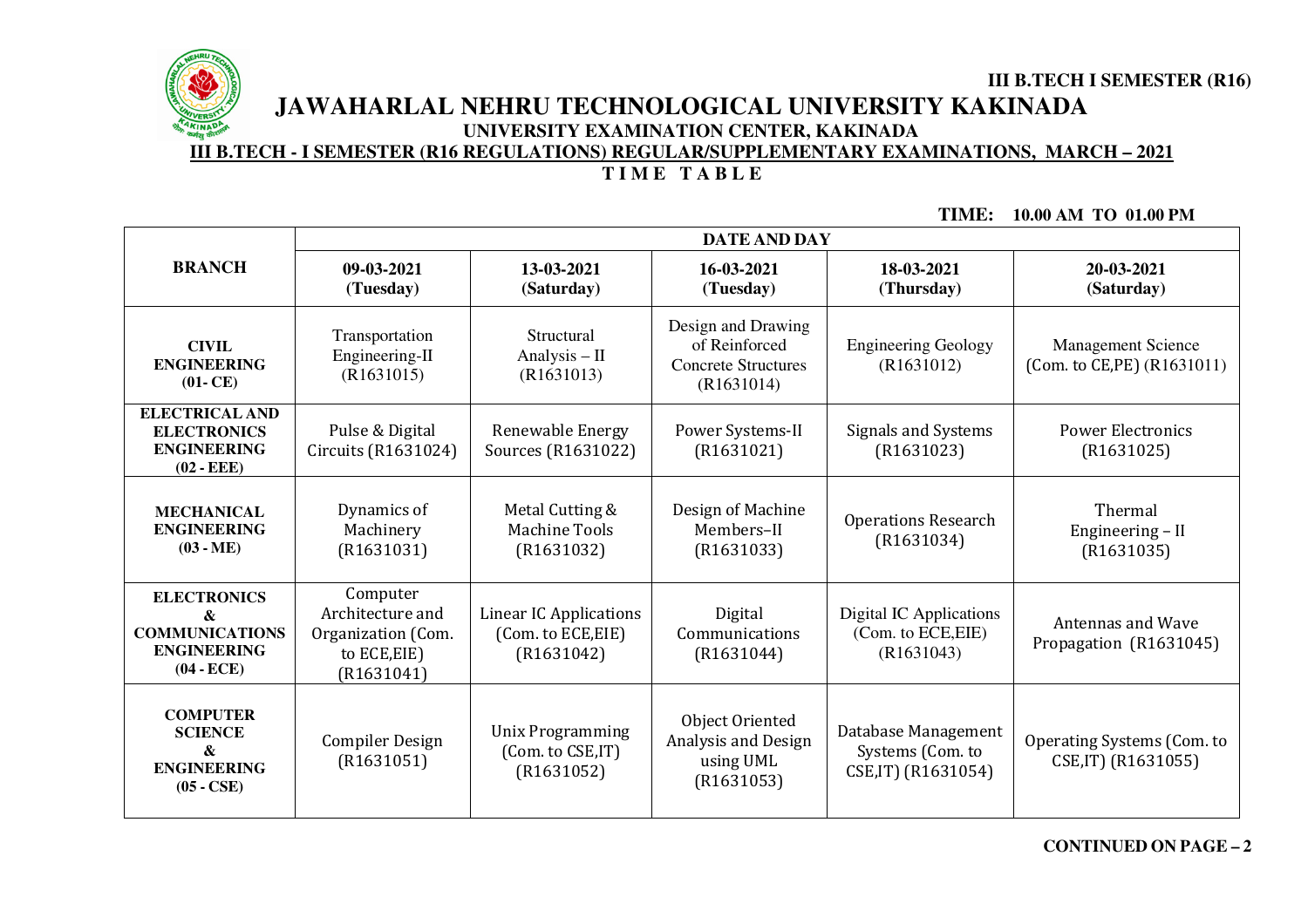# **III B.TECH I SEMESTER (R16)**

|                                                                                        | DATE AND DAY                                                                  |                                                                              |                                                       |                                                                            |                                                   |
|----------------------------------------------------------------------------------------|-------------------------------------------------------------------------------|------------------------------------------------------------------------------|-------------------------------------------------------|----------------------------------------------------------------------------|---------------------------------------------------|
| <b>BRANCH</b>                                                                          | 09-03-2021<br>(Tuesday)                                                       | 13-03-2021<br>(Saturday)                                                     | 16-03-2021<br>(Tuesday)                               | 18-03-2021<br>(Thursday)                                                   | 20-03-2021<br>(Saturday)                          |
| <b>ELECTRONICS AND</b><br><b>INSTRUMENTATIO</b><br><b>NENGINEERING</b><br>$(10 - EIE)$ | Computer Architecture<br>and Organization<br>(Com. to ECE, EIE)<br>(R1631041) | <b>Linear IC Applications</b><br>(Com. to ECE, EIE)<br>(R1631042)            | Digital Signal<br>Processing<br>(R1631102)            | Digital IC Applications<br>(Com. to ECE, EIE)<br>(R1631043)                | <b>Process Instrumentation</b><br>(R1631101)      |
| <b>INFORMATION</b><br><b>TECHNOLOGY</b><br>$(12 - IT)$                                 | Human Computer<br>Interaction<br>(R1631121)                                   | Unix and Shell<br>Programming (Com.<br>to CSE, IT)<br>(R1631052)             | Advanced JAVA<br>Programming<br>(R1631122)            | Database Management<br>Systems (Com. to CSE, IT)<br>(R1631054)             | Operating Systems (Com. to<br>CSE, IT) (R1631055) |
| <b>ELECTRONICS AND</b><br><b>COMPUTER</b><br><b>ENGINEERING</b><br>$(19 - ECC)$        | <b>Computer Graphics</b><br>(R1631191)                                        | <b>Linear IC Applications</b><br>(Com. To<br>ECE, EIE, ECom E)<br>(R1631042) | Design and<br>Analysis of<br>Algorithms<br>(R1631193) | <b>Digital IC Applications</b><br>(Com. to ECE, EIE, ECom E)<br>(R1631043) | <b>Computer Networks</b><br>(R1631192)            |
| <b>AERONAUTICAL</b><br><b>ENGINEERING</b><br>$(21 - AE)$                               | Aircraft Performance<br>(R1631211)                                            | Aerodynamics - II<br>(R1631212)                                              | <b>Aircraft Structures-</b><br>I $(R1631213)$         | Propulsion - I<br>(R1631214)                                               | <b>Theory of Machines</b><br>(R1631215)           |

**CONTINUED ON PAGE – <sup>3</sup>**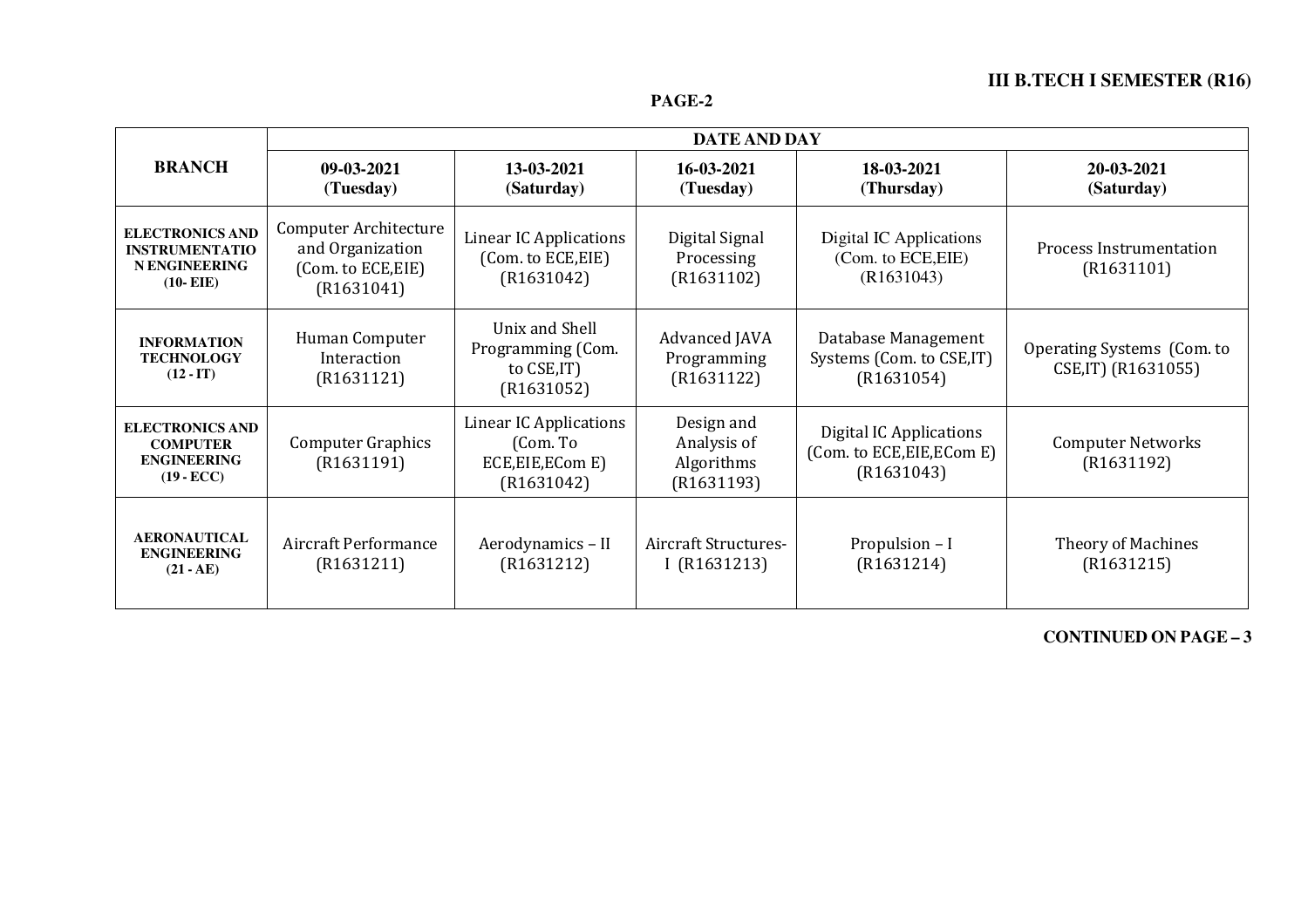# **III B.TECH I SEMESTER (R16)**

**PAGE - <sup>3</sup>**

|                                                                                               | <b>DATE AND DAY</b>                                              |                                                                     |                                                             |                                                       |                                                                                                |
|-----------------------------------------------------------------------------------------------|------------------------------------------------------------------|---------------------------------------------------------------------|-------------------------------------------------------------|-------------------------------------------------------|------------------------------------------------------------------------------------------------|
| <b>BRANCH</b>                                                                                 | 09-03-2021<br>(Tuesday)                                          | 13-03-2021<br>(Saturday)                                            | 16-03-2021<br>(Tuesday)                                     | 18-03-2021<br>(Thursday)                              | 20-03-2021<br>(Saturday)                                                                       |
| <b>AUTOMOBILE</b><br><b>ENGINEERING</b><br>$(AME-24)$                                         | <b>Dynamics of Machinery</b><br>(R1631241)                       | <b>Heat Transfer</b><br>(R1631245)                                  | Design of Machine<br>Elements<br>(R1631243)                 | Vehicle Transport<br>Management (R1631244)            | <b>Fuels and Combustion</b><br>(R1631242)                                                      |
| <b>MINING</b><br><b>ENGINEERING</b><br>$(26-MM)$                                              | <b>Under Ground Coal</b><br>Mining Technology<br>(R1631261)      | Mining Machinery &<br>Mechanization-I<br>(R1631265)                 | Mine Environment<br>Engineering $-I$<br>(R1631262)          | Electrical<br>Equipment in Mines<br>(R1631263)        | Mine Surveying-II<br>(R1631264)                                                                |
| <b>PETROLEUM</b><br><b>ENGINEERING/PET</b><br><b>ROLEUM</b><br><b>TECHNOLOGY</b><br>$(27-PE)$ | <b>Process</b><br>Instrumentation<br>(R1631272)                  | Well Logging &<br><b>Formation Evaluation</b><br>(R1631273)         | Drilling<br>Technology<br>(R1631274)                        | Process Dynamics & Control<br>(R1631271)              | Management Science (Com.<br>to CE, PE) (R1631011)                                              |
| <b>AGRICULTURAL</b><br><b>ENGINEERING</b><br>$(35-AGE)$                                       | Thermodynamics and<br><b>Refrigeration Systems</b><br>(R1631351) | <b>Managerial Economics</b><br>and Financial Analysis<br>(R1631355) | Soil and Water<br>Conservation<br>Engineering<br>(R1631352) | <b>Agricultural Process</b><br>Engineering (R1631353) | Engineering Properties of<br><b>Biological Materials and Food</b><br><b>Quality (R1631354)</b> |

#### NOTE:

i) ANY OMISSIONS OR CLASHES IN THIS TIME TABLE MAY PLEASE BE INFORMED TO THE CONTROLLER OF EXAMINATIONS, IMMEDIATELY. ii) EVEN IF GOVERNMENT DECLARES HOLIDAY ON ANY OF THE ABOVE DATES, THE EXAMINATIONS SHALL BE CONDUCTED AS USUAL. iii) THE PRINCIPALS ARE REQUESTED TO INFORM THE UNIVERSITY ANY OTHER SUBSTITUTE SUBJECTS THAT ARE NOT INCLUED IN THE ABOVE LIST IMMEDIATELY.

Poplet a telle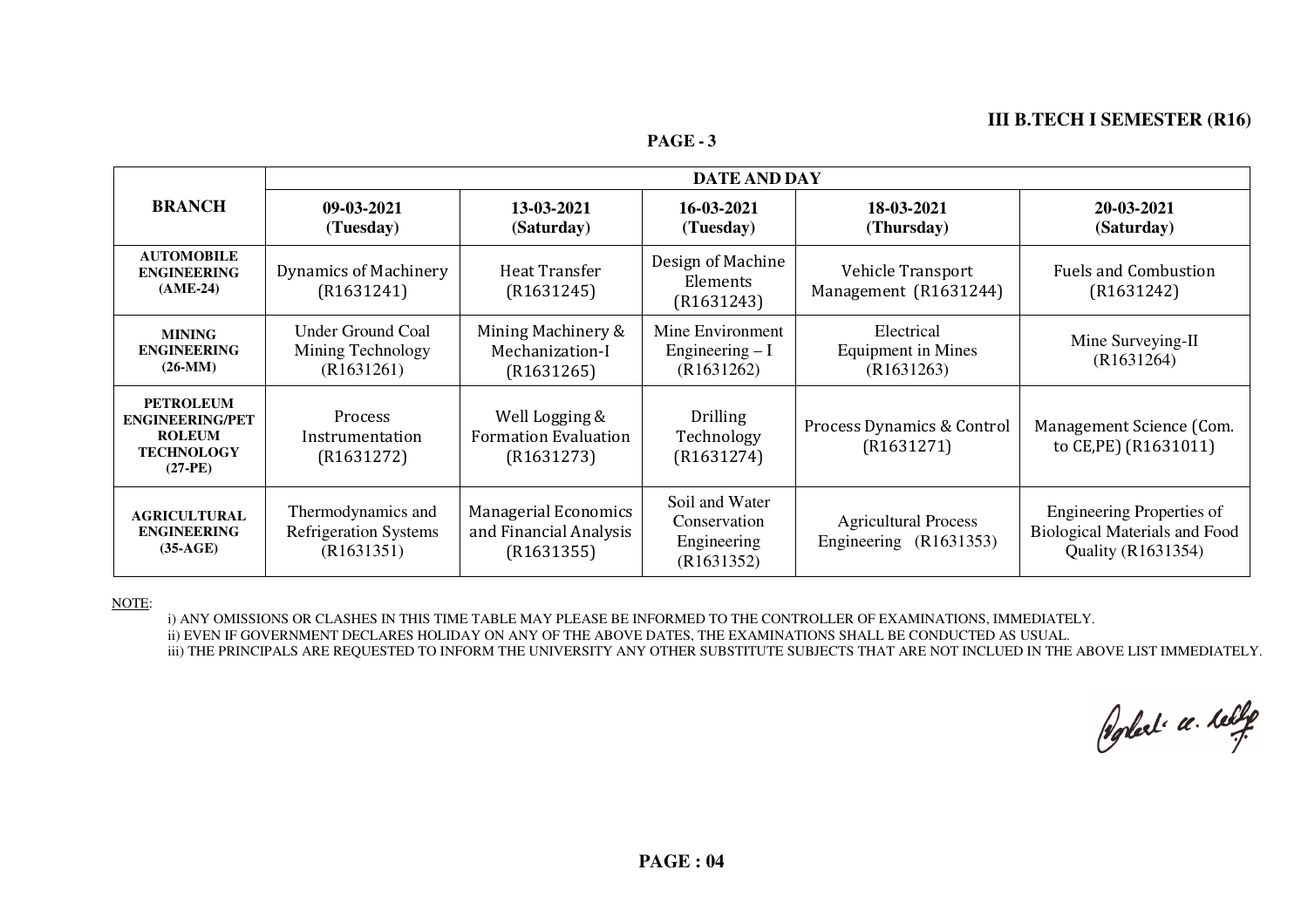### **TIME TABLE OF III B.TECH I SEMESTER SUBSTITUTE SUBJECTS FOR READMITTED STUDENTS FROM R13 TO R16 REGULATIONS**

| DATE OF EXAMINATION: 23-03-2021 (Tuesday)                                    |                                    | TIME OF EXAMIANTION: 10.00 AM TO 01.00 PM               |  |
|------------------------------------------------------------------------------|------------------------------------|---------------------------------------------------------|--|
| <b>BRANCH</b>                                                                | <b>ALREADY STUDIED SUBJECT</b>     | <b>SUGGESTED SUBJECT</b>                                |  |
| <b>CIVIL ENGINEERING</b><br>$(01 - CE)$                                      | ----                               | Transportation Engineering-I (P1622016)                 |  |
| ELECTRICAL AND ELECTRONICS ENGINEERING<br>$(02 - ME)$                        | ----                               | Managerial Economics & Financial Analysis<br>(P1621026) |  |
| MECHANICAL ENGINEERING<br>$(03 - ME)$                                        | ----                               | Design of Machine Members-I (P1622034)                  |  |
| <b>ELECTRONICS</b><br>& COMMUNICATIONS<br><b>ENGINEERING</b><br>$(04 - ECE)$ | Professional Ethics & Human Values | Control Systems (P1622042)                              |  |
| <b>COMPUTER SCIENCE</b><br>X.<br><b>ENGINEERING</b><br>$(05 - CSE)$          | ---                                | Engineering Mechanics (P161111)                         |  |
| <b>INFORMATION TECHNOLOGY</b><br>$(12-IT)$                                   | Professional Ethics & Human Values | Software Engineering (P1621121)                         |  |

## **TIME TABLE OF III B.TECH I SEMESTER SUBSTITUTE SUBJECTS FOR READMITTED STUDENTS FROM R13 TO R16 REGULATIONS**

| DATE OF EXAMINATION: 23-03-2021 (Tuesday)                             |                                | TIME OF EXAMIANTION: 10.00 AM TO 01.00 PM |  |  |
|-----------------------------------------------------------------------|--------------------------------|-------------------------------------------|--|--|
| <b>BRANCH</b>                                                         | <b>ALREADY STUDIED SUBJECT</b> | <b>SUGGESTED SUBJECT</b>                  |  |  |
| <b>ELECTRONICS</b><br>& COMMUNICATIONS<br>ENGINEERING<br>$(04 - ECE)$ | $- - - -$                      | Environmental Studies (P161212)           |  |  |

NOTE:

i ANY OMISSIONS OR CLASHES IN THIS TIME TABLE MAY PLEASE BE INFORMED TO THE CONTROLLER OF EXAMINATIONS, IMMEDIATELY.

ii EVEN IF GOVERNMENT DECLARES HOLIDAY ON ANY OF THE ABOVE DATES, THE EXAMINATIONS SHALL BE CONDUCTED AS USUAL.

 iii THE PRINCIPALS ARE REQUESTED TO INFORM THE UNIVERSITY ANY OTHER SUBSTITUTE SUBJECTS THAT ARE NOT INCLUED IN THE ABOVE LIST IMMEDIATELY.

Poplet a telle

 **DATE: 19-02-2021 Controller of Examinations**